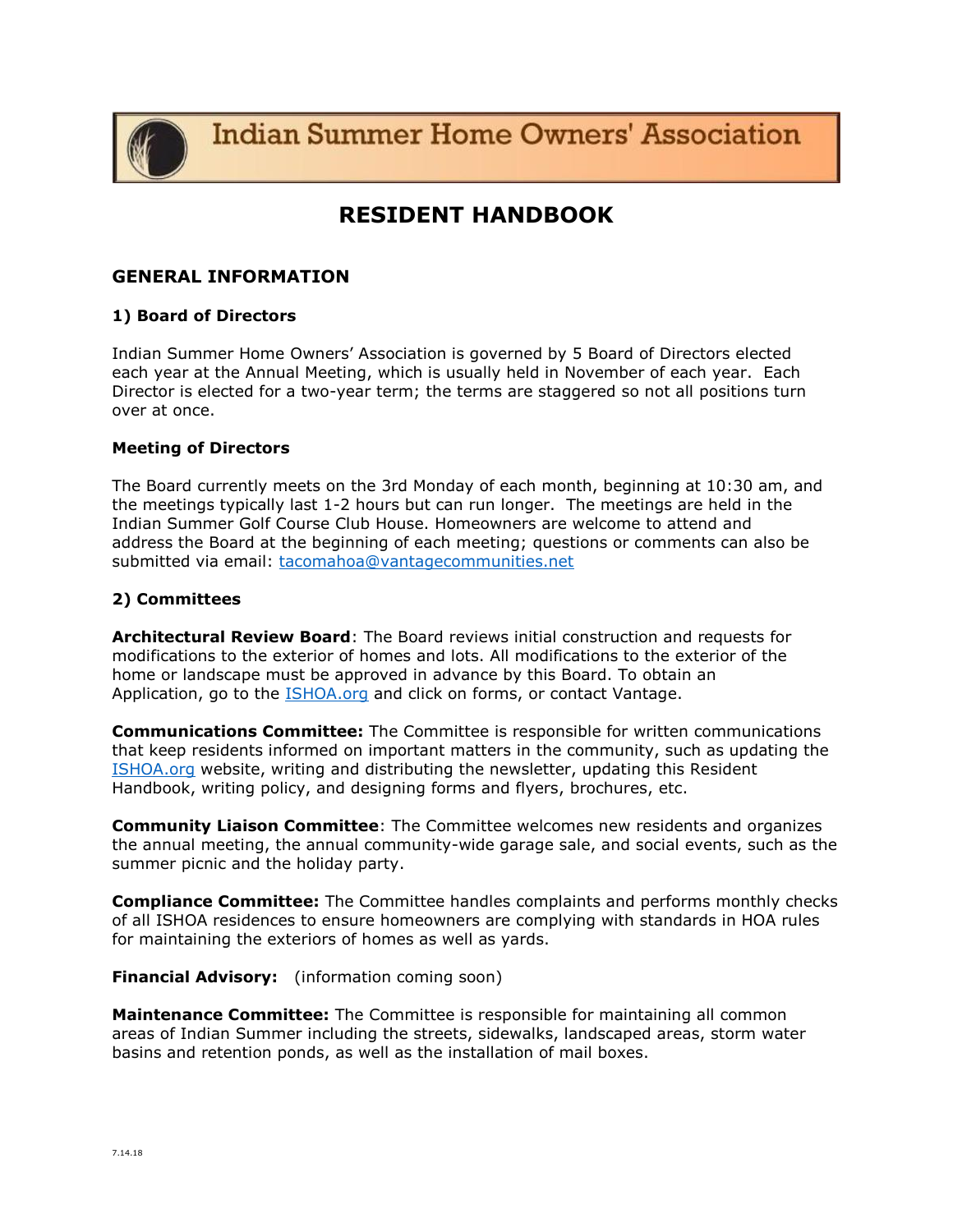**Nature Preserve:** The Committee maintains the trail through the Preserve and promotes visitation using signs and interpretive information posted on the bulletin board at the southern entrance on Prestwick.

**Pet Committee:** The Committee assists the Board in promoting good pet citizenship in Indian Summer.

**Security Committee:** The Committee is responsible for ensuring the safety of the residents by maintaining the gates, overseeing the guardhouse and the night patrol.

# **MAINTENANCE OF COMMON AREAS**

Property owned by the Association is maintained by the Association. This includes entrance signs, gates, mailboxes, roads, and common area landscape. Homeowners should not provide maintenance to these areas or make improvements or changes without prior Board approval.

#### **MAINTENANCE OF HOMES/LOTS**

For the protection of all homeowners and to maintain property values, all homes must be maintained in a manner that enhances the community. The Compliance Committee regularly inspects, and/or has the management company inspect, the community for areas of concern. Any concerns will be brought to the homeowner's attention either verbally or in writing. In the event a homeowner does not comply with the Association's request, the Association will take action as provided in the CC&Rs.

#### **SECURITY**

Pacific Coast Security provides guard service and roving patrols. The guardhouse hours are (as of this writing) 6:30 am to 4:30 pm Monday through Friday and 8:30 AM to 4:30 PM Saturday (closed Sunday). The guards screen all people entering Indian Summer. Vehicles without decals must stop at the guardhouse. These vehicles are logged in for security purposes. Please inform guests they will be asked their name, name of resident visiting, and have their vehicle license number recorded.

Pacific Coast Security has a 24 hour manned dispatch center for non-guard hours. A patrol car will be dispatched if needed. In case of non-life threatening issues (speeding cars, unapproved solicitors, etc.), please call:

Guardhouse 360-438-9256

Pacific Coast Security 360-754-1708

#### **Gate Information**

- Remote Access: To obtain an RFID tag, contact Vantage Community Management at 360-455-4464. The cost is \$15.00 per RFID.
- Vantage will issue a 5 digit key code to enter the gate in case you are in a vehicle without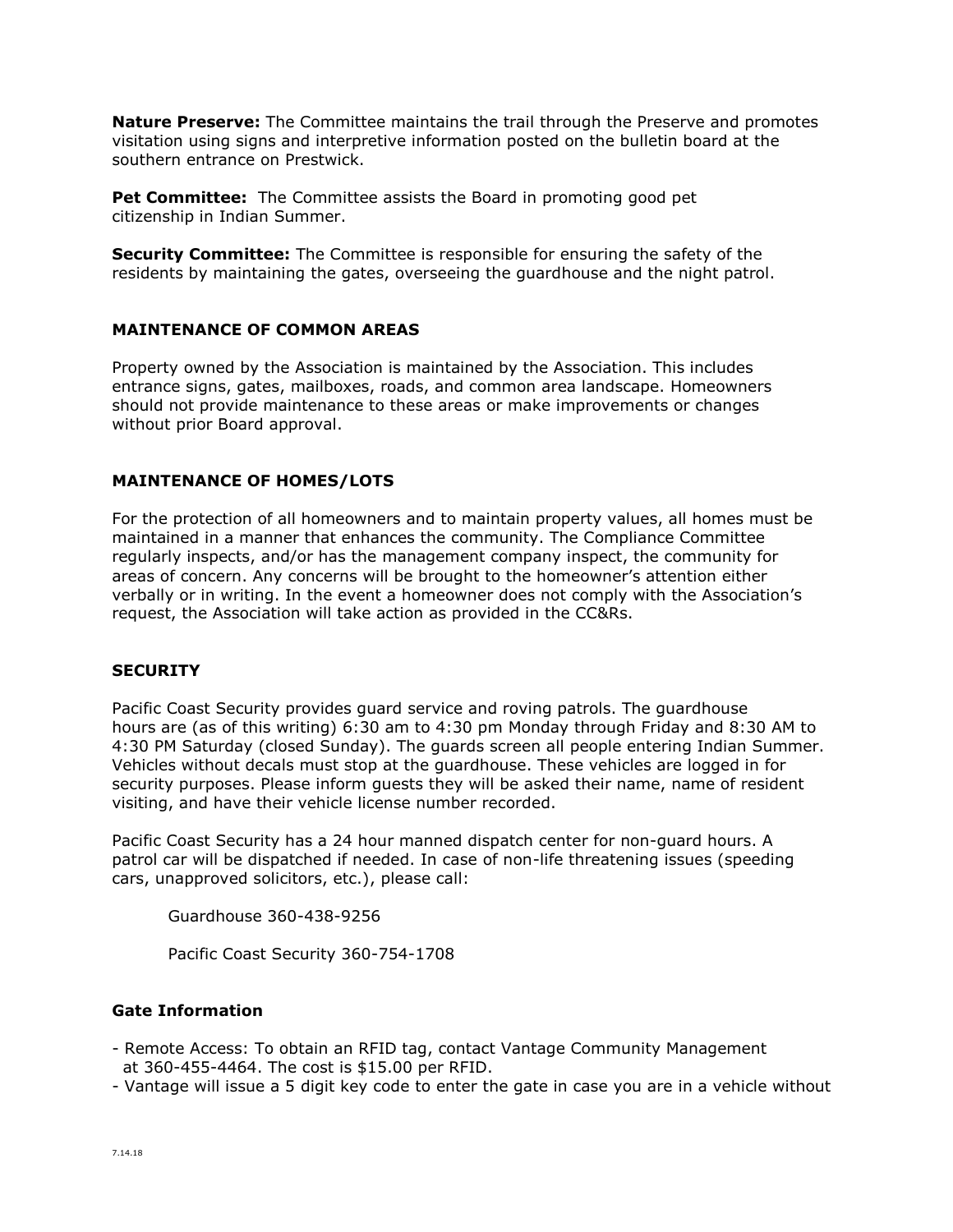an RFID. It works on the key pad of any gate. Do not give this code to anyone. If you have a housekeeper, gardener etc., contact Vantage and they will issue you a temporary access code.

- When you have a guest arriving, they will look up your last name on the directory above the key pad. When your name is highlighted, they push "CALL" and this will ring your phone. You press 9 and the gate will open for them. Provide Vantage a local phone number when you obtain your RFID.
- The current access code for the Chehalis Western Trail sidewalk gates is 8325 (do not enter # first).

 The Chehalis Western Trail street gates are opened automatically by your vehicle. Your personal gate access code does not work on these gates.

# **Forms at the Guardhouse:**

Guest Parking Permit: Overnight street parking by residents is not permitted in Indian Summer, but guest vehicles *with a valid permit* are allowed to park on the street overnight. Parking permits are issued by the Guardhouse and are valid up to seven days. Place the permit on the dashboard behind the windshield on the driver's side. Nonpermitted vehicles will be issued a citation and may be towed.

RV Parking Permits: Residents may obtain a permit from the Guardhouse to park their personal recreational vehicles at their residences for a period of up to 72 hours for the purpose of maintaining, washing, loading and unloading the vehicle. Such vehicles may not be parked for the duration of the 72 hour permit, but instead, for the shortest period necessary to accomplish these purposes. Residents may obtain a permit from the Guardhouse for their guests to park their motor homes at the residents' dwellings for a period not to exceed 7 consecutive days.

Place the permit on the dashboard behind the windshield on the driver's side. Nonpermitted vehicles will be issued a citation and may be towed.

Vacation Form: If you plan to be gone on vacation for an extended time, please fill out a Vacation Form. It will provide Security with contact information in the event of an emergency. Obtain the Vacation Form at the Guardhouse or on [ISHOA.org](http://www.ishoa.org/) click "Form" on the navigation bar, and click on Vacation Form. Turn the form into the Guards (6:30-4:30 Monday-Friday; 8:30-4:30 Saturday).

# General Safety

For the sake of joggers, bicyclists, and other drivers, please obey the stop signs in Indian Summer. The speed limit is 25 mph.

# **INDIAN SUMMER GOLF COURSE**

Indian Summer Home Owners' Association is separate from Indian Summer Golf and Country Club. Only members of Indian Summer Golf and Country Club who have checked into the pro shop may use the course. Residents are not allowed to use the golf course for any purpose; no dog walking and no walking on cart paths is allowed and children are not allowed to play in the fairways, sand traps, or ponds.